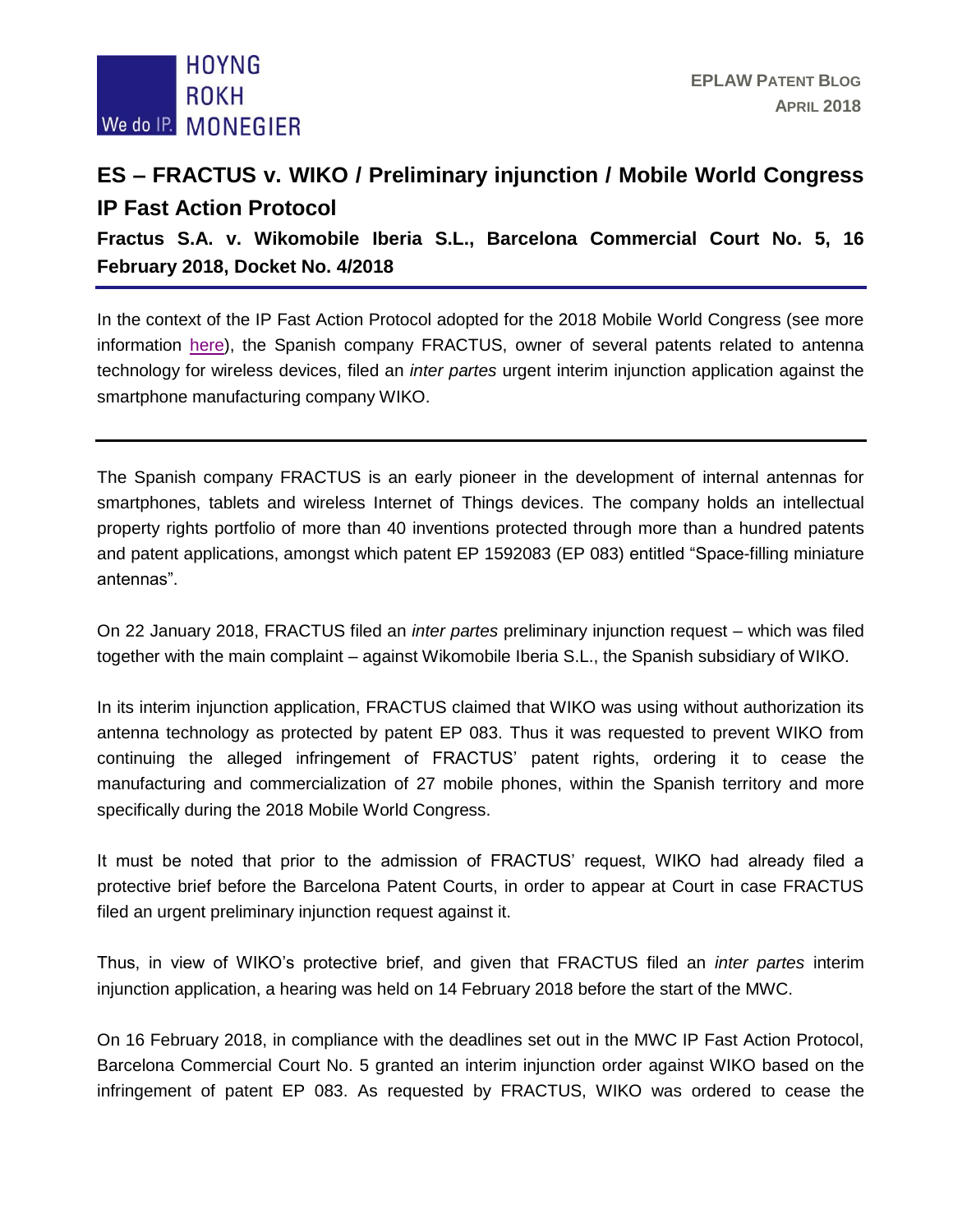manufacturing and commercialization of 27 mobile phone models within the Spanish territory, and in particular during the 2018 Mobile World Congress.

First, regarding the *fumus boni iuris* requirement (according to which the plaintiff must show that the case has good chances of being successful on the merits) the Court considered that FRACTUS established a prima face case regarding the infringement of its patent rights due to the implementation in certain WIKO phone models of FRACTUS' antenna technology for wireless devices related to patent EP 083. The applicant filed an expert report in this regard, showing the use by WIKO of FRACTUS' patented technology. WIKO did not discussed this point. Thus, in view of FRACTUS' strong prima facie case, the Court concluded that FRACTUS' patent EP 083 was being allegedly infringed.

Secondly, regarding the *periculum in mora* requirement (danger in delay) the Court had to decide whether the plaintiff did not incurred in undue delay in request interim relief after it first became aware of the infringement. In this sense, WIKO argued that no urgency could be retained since FRACTUS became aware of the infringement at least on January 2015, when FRACTUS first contacted WIKO in order to start negotiations to reach a license agreement due to the use of its antenna technology. According to WIKO, in view of the long period of time that elapsed between the first communications and FRACTUS' request for precautionary measures, FRACTUS would have consented to a de facto situation that it can not pretend to alter now (after having tolerated it for years) by means of an urgent preliminary injunction application.

However, the Court did not follow this argument. It was held that in view of previous correspondence between the parties, it could be concluded that FRACTUS did never tolerated WIKO's infringing activities. On the contrary, the Court recognized the significant efforts deployed by FRACTUS in order to put an end to the infringing activities by signing a license agreement in an amicable manner, so no consent to an infringing situation could be retained.

Furthermore, the Court concluded that regardless the negotiations between the parties (which are ongoing) it was in fact WIKO's delaying tactics who forced FRACTUS to file an interim injunction application.

In consequence, Barcelona Commercial Court No. 5 agreed to FRACTUS' request by issuing a preliminary injunction order. However, although the injunction was granted, it was further substituted by a guarantee (cross-bond) filed by WIKO.

These proceedings are ongoing and subject to the outcome of the proceedings on the merits.